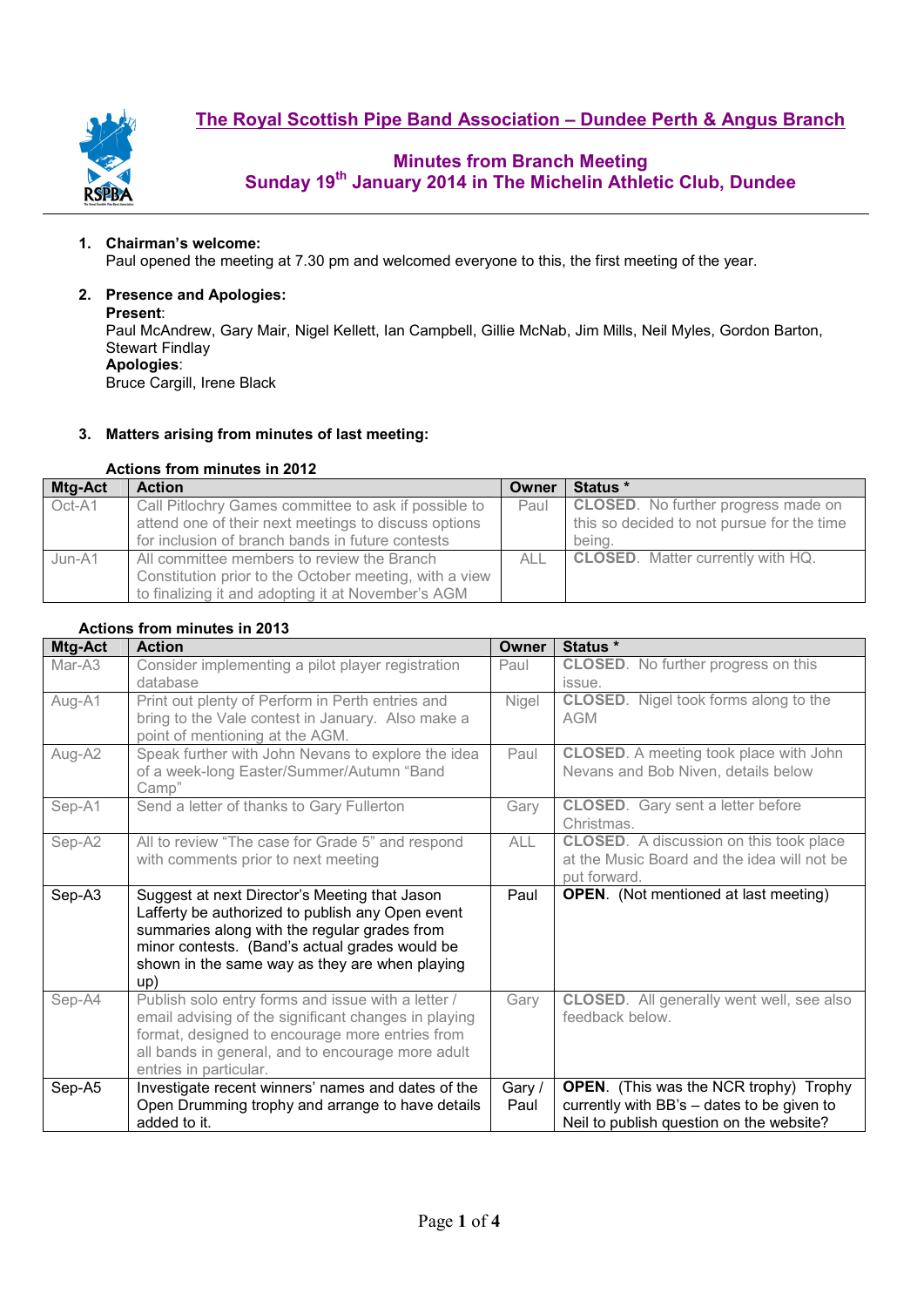**The Royal Scottish Pipe Band Association – Dundee Perth & Angus Branch**



## **Minutes from Branch Meeting Sunday 19th January 2014 in The Michelin Athletic Club, Dundee**

Neil asked what feedback (if any) was forthcoming from the RSPBA with regard to the comments from Perth & District at the previous meeting. These matters have been raised at HQ.

Child Protection is now in the remit of the Education Officer. A draft policy has been created for the office, but this is currently being revamped for applicability throughout the organization.

#### **4. Approval of previous minutes Approved**: Jim Mills **Seconded**: Ian Campbell

#### **5. Correspondence:**

- A Travel Company has been asking for their business to be put on the website, specifically for Belfast trips. Agreed that a block email can be sent to Band secretaries, but not to go on website
- Lathallan 'Summer' School.
- Feedback received from one band (Brechin) regarding Branch solos. Generally positive, but felt more consultation would have been appropriate. Age groups dramatically changed in all events to over and under 18.
- This topic in general discussed under AOB.

#### **6. Treasurer's Report:**

No report presented, Treasurer absent.(Solo information) (Separate report, data remains confidential)

#### **7. Director's Report:**

- Paul reported meeting on 14<sup>th</sup> December:
	- $\circ$  Looking at age discrimination issue (i.e. all officials from age 70 need to apply annually to stay in post - up to age 75 when they must retire)
	- o New playing format for Worlds confirmed (Friday and Saturday)
	- o Ian McLellan BEM has retired.
	- o Bruce Cargill is now convener of the Gradings Committee. Board of Directors has asked for greater visibility / detail of how gradings are established.
	- $\circ$  Expenses for adjudicators. A study was undertaken to look at averaging the costs of adjudicators and setting an average fee for all branches. This was thrown out, however, so all branches will continue to pay their own respective costs.
	- $\circ$  HQ continues to look at viable options for a new HQ building, working with Glasgow chartered surveyors
	- o Directors have all been issued with tablet computers
	- o Drum Majors manual has some errors this is being looked at
	- o A few proposals going forward for discussion at the AGM:
		- Supreme award for Drum Majors a wording change is required<br>Suppose down't use of the Line Looking at changing the rule to "The Line"
			- 'Pipes down' rule at the Line. Looking at changing the rule to, "The pipe major has the option to keep pipes up or down and stand at ease."
			- Voting criteria for the AGM has been clarified. A "Special Resolution" i.e. changes to the constitution and other company matters, require a 70% majority. Changes to rules only need a 50% majority. Band Secretaries to organize any required proxy votes at least 48 hours before the AGM. (Sat  $8<sup>th</sup>$  March at 10 am)

#### **8. Music Board Report:**

- Paul reported on behalf of Bruce:
	- o MAP tune lists have been reviewed
	- $\circ$  2015 World Pipe Band Championships format is going to be looked at by the Music Board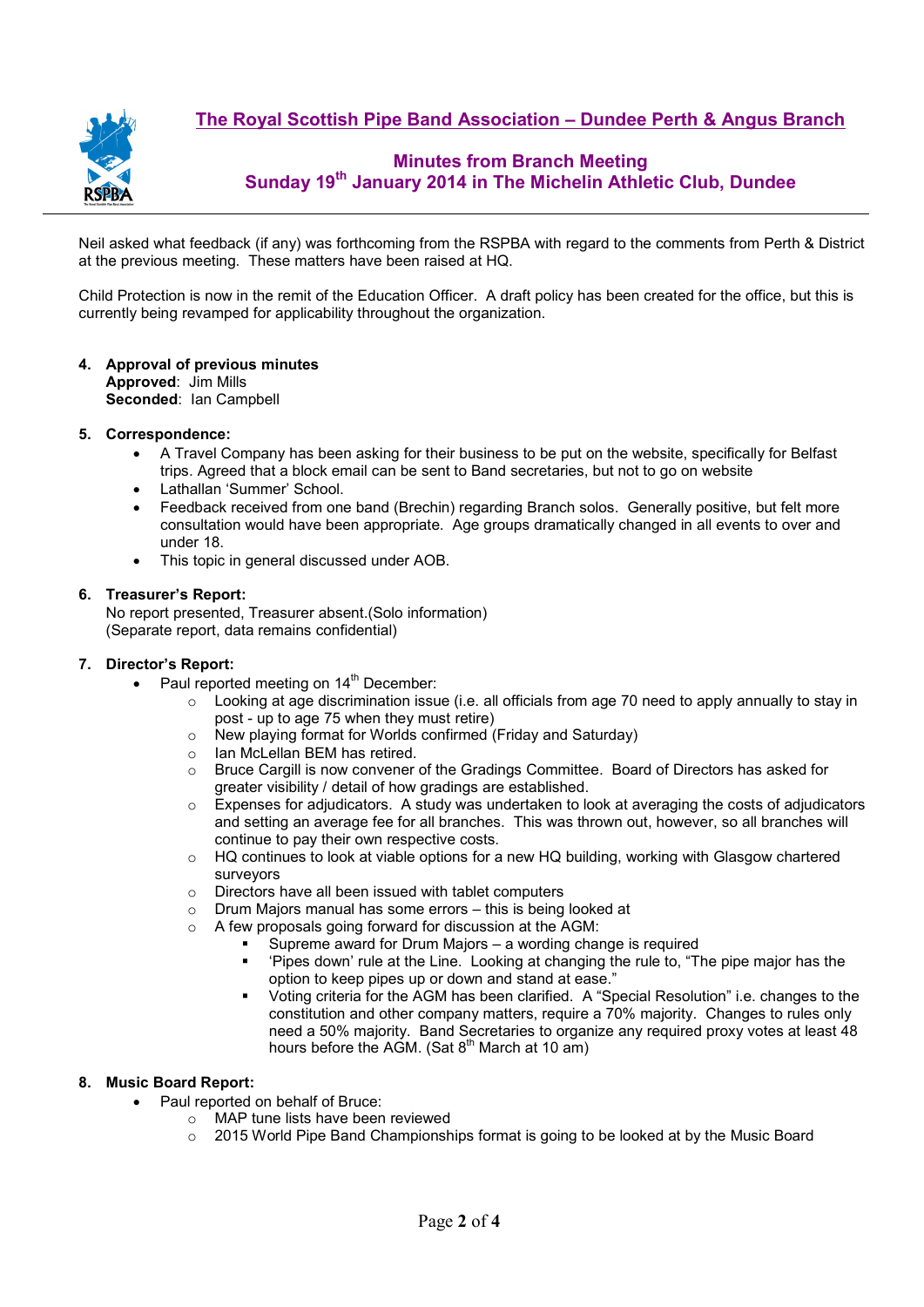

## **Minutes from Branch Meeting Sunday 19th January 2014 in The Michelin Athletic Club, Dundee**

#### **9. Website Report:**

- Neil reported
	- o Committee update still to be done
	- $\circ$  Still quite a lot of missing data for trophies. All to provide trophies and names, etc. Gary will try and take a photo of each trophy as it comes in and forward to Neil.
	-
	- o Still very little info from Bands regarding any events etc o News page. Every year at beginning of year, Neil prints News page. Every year at beginning of year. Neil prints out entire web history for P&D, and will also forward on to Perth Library for archives if everyone agrees. All agreed so from now on, Perth Library will now hold the Dundee, Perth & Angus Branch archive.
	- o Gary has the new software for the website
	- o Kirk is looking at developing an update/revamp for the branch website
	- o Still no data for Crieff High School band
	- o Drop Box. Paul will invite Neil to his drop box account

#### **10. AOCB:**

- Entry Forms for Mini-Bands and Loch Leven contests
	- $\circ$  Mini-Bands. Sat 26<sup>th</sup> April confirmed, closing date Fri 11<sup>th</sup> April, draw to be posted on 2 websites.
	- o Committee reserve the right to make the Grade 1 contest Open depending on entries received.
	- o Late entries may be accepted at committee's discretion
	- o Medley for Grades 1 and 3, MSR for 2
	- o Keep fees the same
	- o Loch Leven. Amend to All Grades. Draw will be displayed.
	- o Entry fees to stay the same
- Number of arenas / judges for Loch Leven contest
	- o Agreed to go ahead and request 2 arenas at this stage, at least for Grade 4
- Branch Education
	- $\circ$  Gary and Paul were up at Lathallan School, originally looking at 7<sup>th</sup> to 11<sup>th</sup> April, combination of residential and non-residential, mix of piping and drumming tuition and outward bound activities, possibly also evening visits to bigger band practices. Potential cost £385 per person, covers all fees, board and lodging. The idea was to combine Fife, DPA and NoS branches. It may be necessary to look at potential October dates instead. Potential tutors also appear to be looking at it positively.
	- o Angus Council have approached the branch with a view to running a drumming workshop at Forfar on the day of the mini-bands.
	- o Branch assessments. Agreed that the Branch will pay the money to have the assessment day.
- Feedback on Branch solos
	- $\circ$  Most around the table agreed that the location was excellent, only slight negative being the duration of the canteen opening hours. One possibility discussed was to allow the School PTA to put on the refreshments all day, with profit going to their funds. (No cost or profit for the Branch)
	- $\circ$  Lack of helpers for stewarding especially in the afternoon
- Pipe Major's signature box required on enrollment documents
	- $\circ$  This is a HQ office procedure. Not needed to go through the Director's meetings.
- Suggestion. Local Branch You Tube channel for branch band recordings
	- o Create a link to the Branch Facebook site
	- o Possibly also create a You Tube channel
	- o Facebook admin